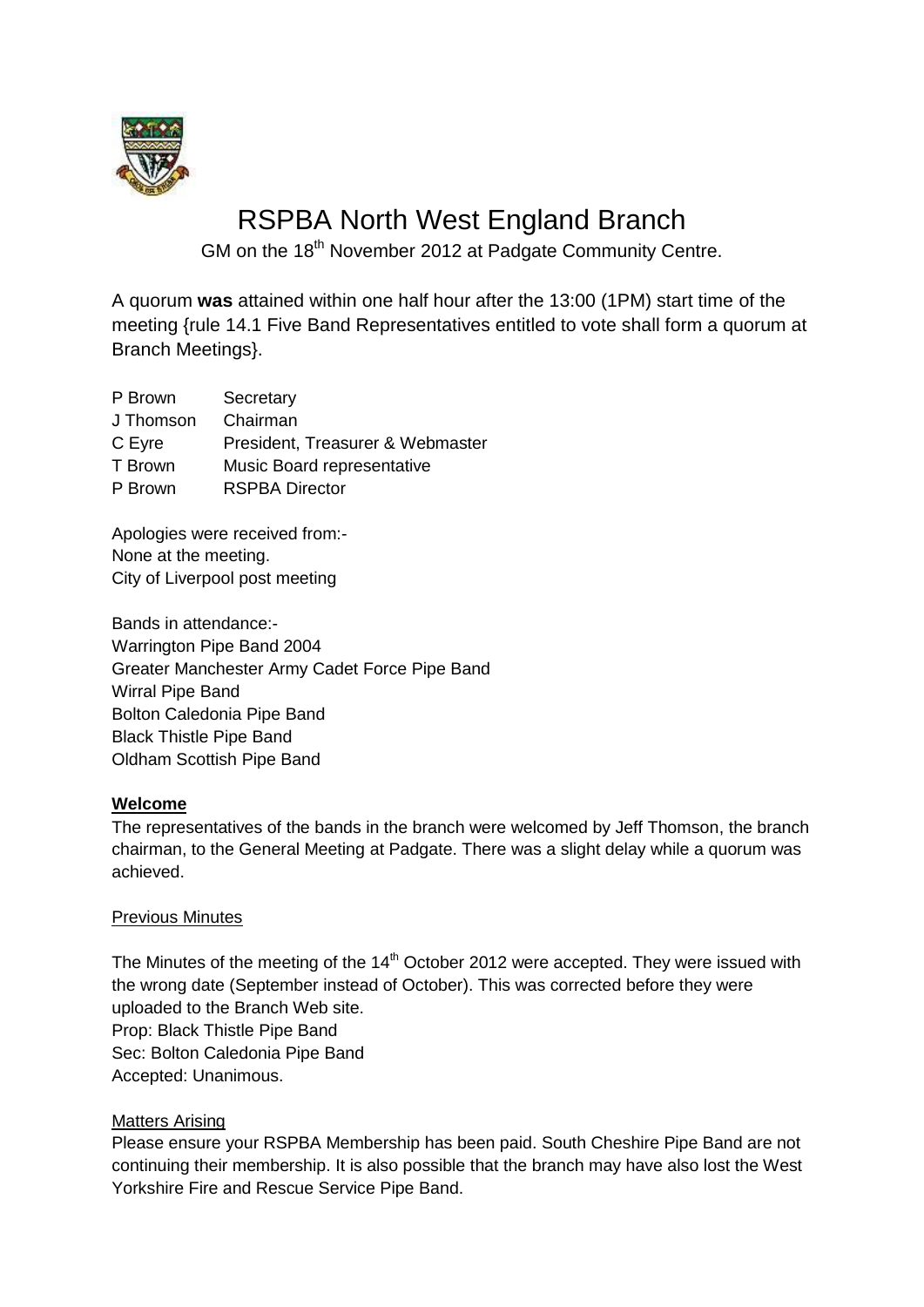The RSPBA have been asked to deliver a course on Grade 4 playing requirements, selection of tunes, making sure they are right for the band capabilities as well as suitability for competition. Other topics include how to link the components of the MSR and meet the desires of MAP. This request is with the Education Officer. We will be notified by the end of next week (by 23rd Nov). Proposed dates are  $15<sup>th</sup>$  Dec,  $6<sup>th</sup>$  or  $13<sup>th</sup>$  Jan at Padgate. Open to all branch band members.

The branch accounts have been forwarded to headquarters as well as notification of the branch AGM date of the 2<sup>nd</sup> December 2012.

#### Treasurers Report

No change since last month, the branch funds are currently £2,233.52.

The branch levy of £40:00 per band for 2012-13 to be paid at the AGM.

#### Directors Report

There has not been a directors meeting since the  $13<sup>th</sup>$  October, the day before the last branch meeting. The next meeting of the directors will be the  $9<sup>th</sup>$  December after the branch AGM.

The ongoing work is focusing on delivery of training and instruction via the Education Officer, as well as ensuring the procedures and processes needed to run the organisation are in place.

Rule changes are being considered to make the Stewards and Compilers a recognised subcommittee; They also are considering changes to address Equipment Failure on the competition line. Any changes will be put forward at the 2013 RSPBA AGM.

#### Music Board

Music Board had a meeting on the 17<sup>th</sup> October.

#### Branch training request as covered in the matters arising

Theresa (and others) are reviewing the nominated tunes on the web site with a view to ensuring the details published are musically correct, as well as considering new tunes to be added. If you would like any tunes considered please let Theresa know. The current thinking is any additions will be notified as current practice prior to the worlds 2013. However the actual music may not be added to the web site before September.

Band Grading; Manchester Phoenix have been promoted to Grade 3b on request (the previous move to 4a being on standards only).New band - Bolton Caledonia have been graded 4b.

A Summer school is being proposed to run from the  $14<sup>th</sup>$  to the  $19<sup>th</sup>$  July, at the Glasgow Academy. It was quickly pointed out that the English school holidays would not start until the end of July.